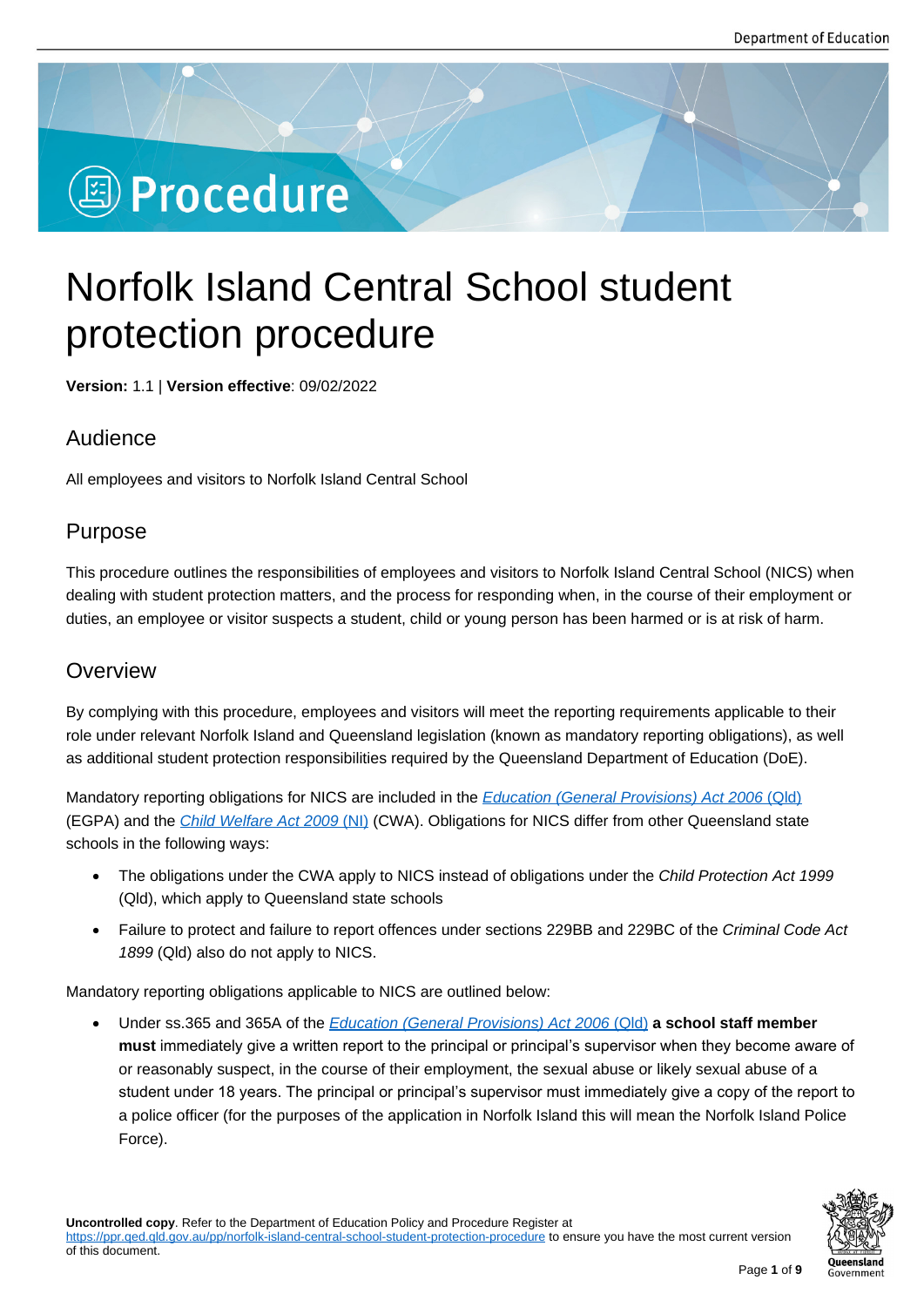Under s.41 of the *Child Welfare Act 2009* (NI) mandatory reporting applies to **a teacher at a school; a person employed to counsel children or young people at a school**; **a public sector employee who, in the course of his or her employment, provides services related to the health or wellbeing of children, young [people or families; or any o](https://www.legislation.gov.au/Details/C2018Q00071)ther person who provides health care, welfare, education and residential services to children or young people**. If, during the course of or from the person's work (whether for remuneration or otherwise), they reasonably suspect that a child or young person has suffered, is suffering, or is at risk of suffering sexual abuse or non-accidental physical injury they must, as soon as practicable, report to the Child Welfare Officer the name, or a description, of the child or young person and the grounds for the person's suspicion. On Norfolk Island, this means the Chief Operating Officer of NI-Connect.

This procedure outlines the process for reporting suspicions that do not relate to harm caused by Queensland Department of Education employees. Suspicions of harm or risk of harm to students caused by Queensland Department of Education employees must be reported by referring to and taking actions under the **Allegations** against employees in the area of student protection procedure, with the exception that SP3 matters for NICS must be lodged directly with Intake and Assessment team rather than through iRefer.

The **Student protection guidelines** (DoE employees only) may provide further guidance on principl[es and conce](https://ppr.qed.qld.gov.au/pp/allegations-against-employees-in-the-area-of-student-protection-procedure)pts [of student protection, although NICS staff should refer to this p](https://ppr.qed.qld.gov.au/pp/allegations-against-employees-in-the-area-of-student-protection-procedure)rocedure for key elements of legislation, process and definitions.

#### **Responsibilities**

#### **Principal**

- report suspicions of harm or risk of harm to a student, child or young person, formed in the course of their employment, in accordance with the process outlined in this procedure.
- progress all student protection reports that meet the reporting threshold to NI-Connect and, where applicable, the Norfolk Island Police Force without unreasonable delay.
- complete student protection training and ensure all employees and visitors complete appropriate student protection training, as advised by the Darling Downs South West regional Principal Advisor, Student Protection, or other officer determined by the Regional Director, DDSW.
- keep a record of employee and visitor completion of student protection training.
- delegate the principal's student protection responsibilities to an appropriate school staff member (e.g. deputy principal) if the principal is unable to meet their responsibilities (e.g. on leave).
- determine the most appropriate way to provide support to students involved in student protection matters, and communicate this to relevant school staff members.
- maintain confidentiality of student protection matters by not discussing a matter outside of the process outlined in this procedure.

#### **School staff members**

- report suspicions of harm or risk of harm to a student, child or young person, formed in the course of their employment, in accordance with the process outlined in this procedure.
- complete student protection training as directed by the principal.

**Uncontrolled copy**. Refer to the Department of Education Policy and Procedure Register at https://ppr.qed.qld.gov.au/pp/norfolk-island-central-school-student-protection-procedure to ensure you have the most current version of this document.

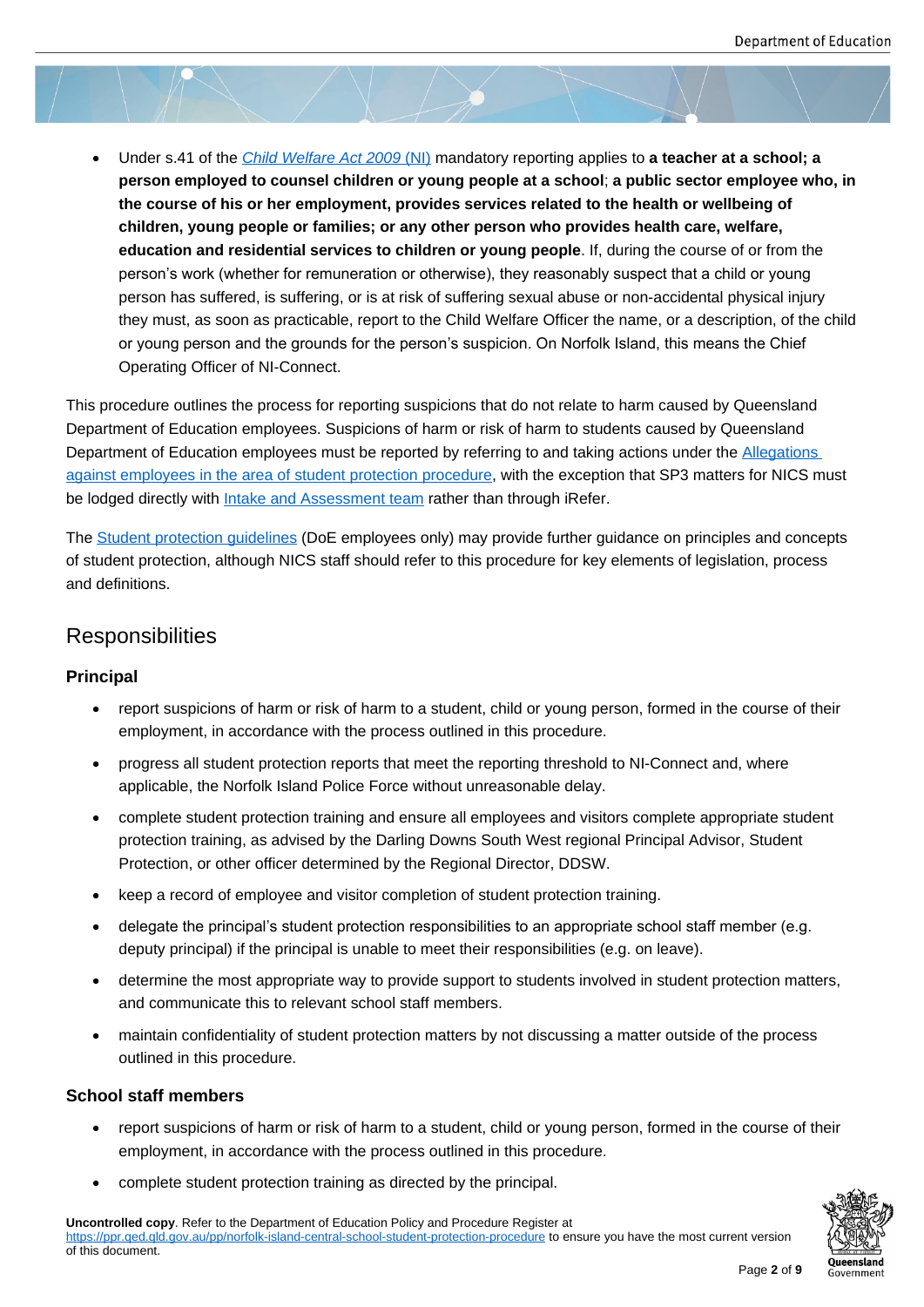maintain confidentiality of student protection matters by not discussing a matter outside of the process outlined in this procedure.

#### **Non-departmental employees**

- report suspicions of harm or risk of harm to a student, child or young person, formed in the course of their employment, in accordance with the process outlined in this procedure.
- complete student protection training as directed by the principal.
- maintain confidentiality of student protection matters by not discussing a matter outside of the process outlined in this procedure.

#### **Employees based in regional and central offices who have contact with students**

- report suspicions of harm or risk of harm to a student, child or young person, formed in the course of their employment, in accordance with the process outlined in this procedure.
- complete student protection training as directed by the principal.
- maintain confidentiality of student protection matters by not discussing a matter outside of the process outlined in this procedure.

#### **Visitors**

- report suspicions of harm or risk of harm to a student, child or young person, formed in the course of their duties, in accordance with the process outlined in this procedure.
- complete student protection training as directed by the principal.
- maintain confidentiality of student protection matters by not discussing a matter outside of the process outlined in this procedure.

#### **Darling Downs South West regional Principal Advisor, Student Protection**

- advise the principal what student protection training is appropriate for NICS employees and visitors.
- as required, provide support and advice to the principal and notifiers regarding sharing information for child welfare under the CWA.

#### Process

- 1. An employee or visitor to NICS may form a suspicion, in the course of their employment or duties, that a student, child or young person has been harmed or is at risk of harm.
- 2. All visitors, employees based in central and regional offices, and non-departmental employees must:
	- report all suspicions that a student, child or young person has been harmed or is at risk of harm to the principal without unreasonable delay; and
	- if the suspicions relate to physical abuse or sexual abuse, complete the Child protection report form; and
	- provide the completed form (if applicable) and any other related documents or notes to the principal.
- 3. All school staff members, including the principal, will determine whether the[y have formed a suspicion th](https://ppr.qed.qld.gov.au/attachment/child-protection-report-form-norfolk-island-central-school.docx)at meets the reporting threshold. That is, a reasonable suspicion that:

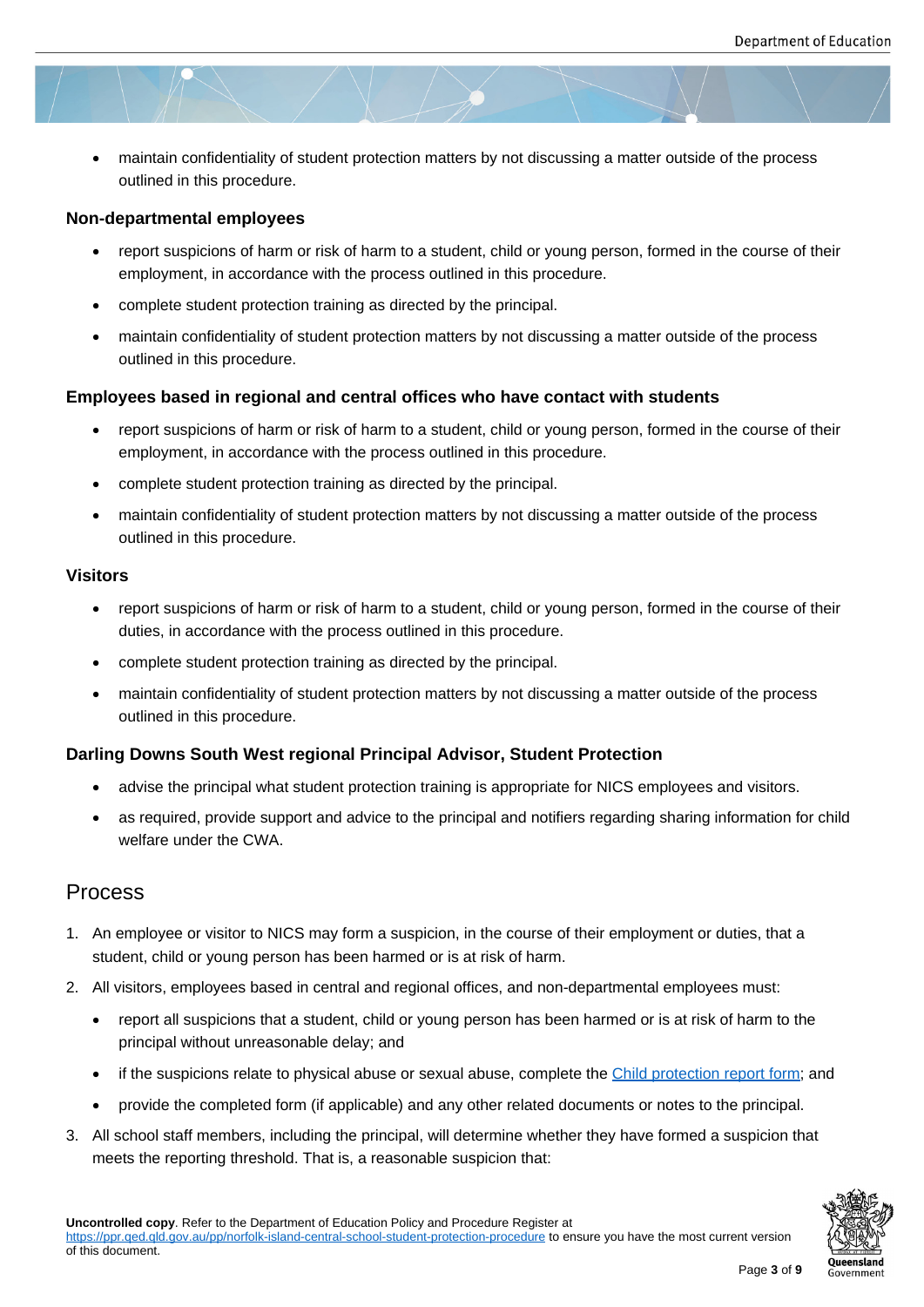- a student, child or young person has been sexually abused or is likely to be sexually abused; or
- a student, child or young person has suffered, is suffering, or is at risk of suffering abuse or neglect.
- 4. If required, school staff members may use one or more of the following to determine whether they have formed a suspicion that meets the reporting threshold:
	- consultation with the Darling Downs South West regional Principal Advisor, Student Protection (DoE employees only)
	- making enquiries and/or asking questions (refer to the Questioning students in relation to student protection matters fact sheet (DoE employees only) for mor[e information\)](https://intranet.qed.qld.gov.au/Students/studentprotection/Documents/principal-advisor-student-protection-role.docx)
	- conferral with relevant colleagues
	- [consultation with N](https://intranet.qed.qld.gov.au/Students/studentprotection/Documents/FAQ-questioning-students.DOCX)I-Connect
	- consultation with Norfolk Island Police Force
	- consultation with the Student protection guidelines (DoE employees only), although NICS staff should refer to this procedure for key elements of legislation, process and definitions.
- 5. If school staff members **do not** form a suspicion that meets the reporting threshold, they should consider taking the following actions:
	- documenting their concerns for a student in a secure location in OneSchool
	- discussing their concerns with the principal.
- 6. If school staff members **do** form a suspicion that meets the reporting threshold, they must provide a written report to the principal using the Child protection report form without unreasonable delay.
- 7. Upon receipt of a completed Child protection report form, the principal will make an electronic copy of the form, and provide the original hard copy of the form to NI-Connect without unreasonable delay. The principal must do this by:
	- contacting NI-Connect o[n +6723 51115 and arrangin](https://ppr.qed.qld.gov.au/attachment/child-protection-report-form-norfolk-island-central-school.docx)g for the form to be collected; or
	- delivering the form in a sealed envelope to NI-Connect, Bounty Centre, Taylors Road.
- 8. In addition, where the concerns relate to sexual abuse or likely sexual abuse, the principal will provide a hard copy of the form to the Norfolk Island Police Force without unreasonable delay. The principal must do this by:
	- contacting Norfolk Island Police Force on +6723 22222 and arranging for the form to be collected; or
	- delivering the form in a sealed envelope to Norfolk Island Police Force, 54 New Cascade Road.
- 9. School staff members must provide all forms, documents and notes related to student protection matters to the principal.
- 10. Principals must store all forms, documents and notes related to student protection matters, including an electronic copy of the Child protection report form, in a secure location.
- 11. If asked by NI-Connect and/or Norfolk Island Police Force, notifiers and the principal may verbally or in writing provide clarifying or additional information relating to a student protection matter and must provide a record of the additional informa[tion to the principal for stora](https://ppr.qed.qld.gov.au/attachment/child-protection-report-form-norfolk-island-central-school.docx)ge in a secure location. Refer to s.27 of the CWA for detailed information about sharing information for child welfare. Contact the Darling Downs South West Principal Advisor, Student Protection for support.

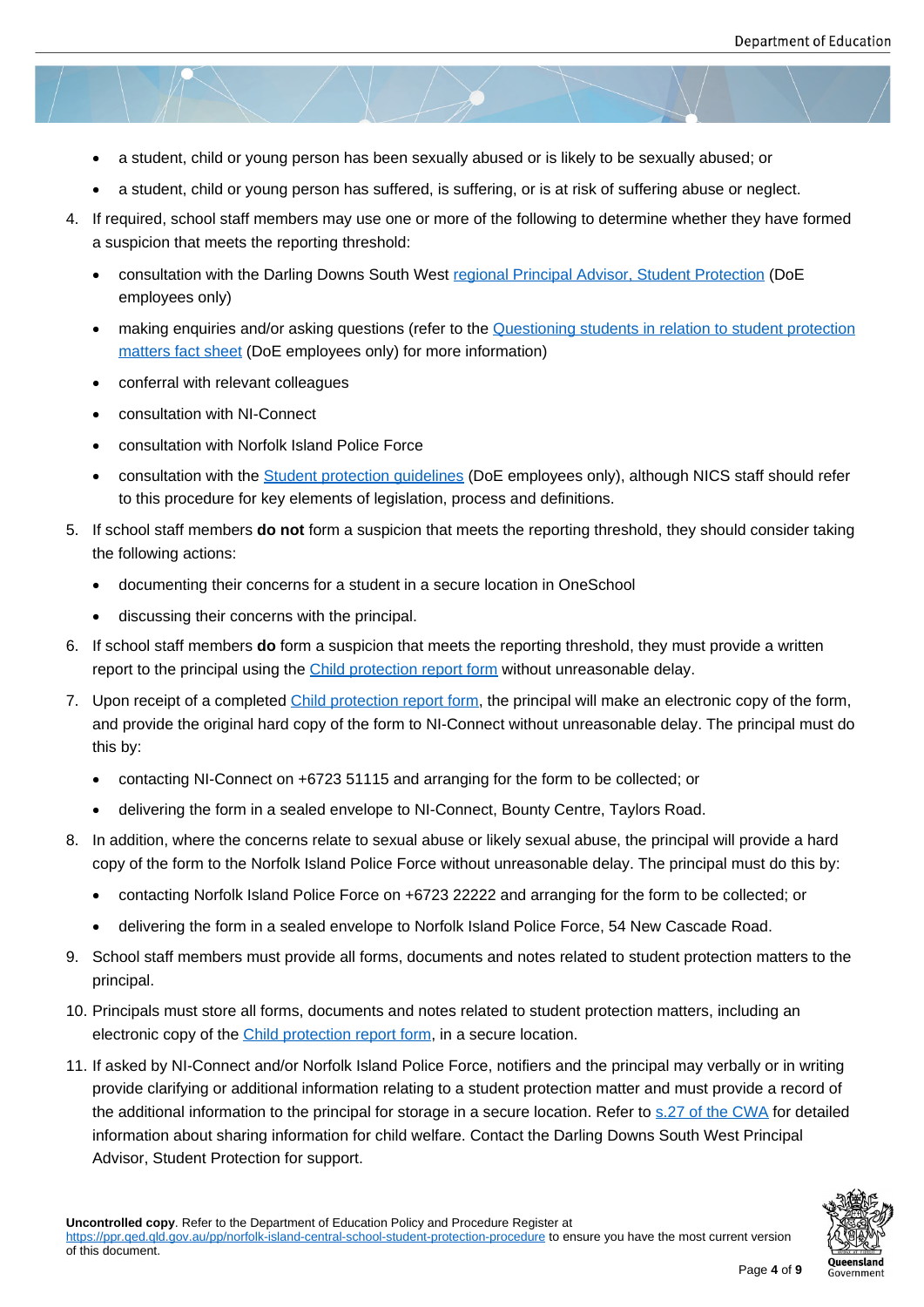# **Definitions**

| <b>Term</b>                  | <b>Definition</b>                                                                                                                                                                                                                                                                                                                                       |
|------------------------------|---------------------------------------------------------------------------------------------------------------------------------------------------------------------------------------------------------------------------------------------------------------------------------------------------------------------------------------------------------|
| Abuse                        | Abuse, in relation to a student, child or young person, means:                                                                                                                                                                                                                                                                                          |
|                              | physical abuse; or                                                                                                                                                                                                                                                                                                                                      |
|                              | sexual abuse; or                                                                                                                                                                                                                                                                                                                                        |
|                              | emotional abuse (including psychological abuse) if the student, child or young<br>person:                                                                                                                                                                                                                                                               |
|                              | has suffered, is suffering or is likely to suffer in a way that has caused, is<br>$\circ$<br>causing or is likely to cause or at risk of causing significant harm to their<br>wellbeing or development; or                                                                                                                                              |
|                              | the student, child or young person has seen or heard the physical, sexual<br>$\circ$<br>or psychological abuse of a person with whom the student, child or young<br>person has a domestic relationship, the exposure to which has caused or<br>is causing significant harm to the wellbeing or development of the student,<br>child or young person; or |
|                              | the student, child or young person has been put at risk of seeing or<br>O<br>hearing abuse mentioned in subparagraph (ii), the exposure to which may<br>cause significant harm to the wellbeing or development of the student,<br>child or young person.                                                                                                |
|                              | has been, is being or is likely to be exposed to behaviour that is a<br>$\circ$<br>domestic violence offence and that has caused, is causing or is likely to<br>cause significant harm to the student, child or young person's wellbeing or<br>development. (s.33 (1) of the CWA).                                                                      |
| <b>Adult</b>                 | A person who is 18 years old or older.                                                                                                                                                                                                                                                                                                                  |
| <b>Australian Government</b> | Refers to the Australian Government department administering the Norfolk Island Act<br>1979 (Cth).                                                                                                                                                                                                                                                      |
| <b>Child</b>                 | A person under 12 years of age (s.7 of the CWA).                                                                                                                                                                                                                                                                                                        |
| <b>Child welfare officer</b> | Appointed by the Commonwealth Minister, the child welfare officer is the Chief<br>Operating Officer of Key Assets, which operates services through NI-Connect. The<br>child welfare officer may delegate their powers and functions under the CWA.<br>Delegates include staff at NI-Connect.                                                            |
| <b>Employee</b>              | A person engaged by the Queensland Department of Education or the Australian<br>Government to carry out work for financial reward. This includes:                                                                                                                                                                                                       |
|                              | school staff members (see definition);                                                                                                                                                                                                                                                                                                                  |
|                              | employees located in central and regional offices who have contact with<br>children or students, for example senior guidance officers; and                                                                                                                                                                                                              |

**Uncontrolled copy**. Refer to the Department of Education Policy and Procedure Register at

https://ppr.qed.qld.gov.au/pp/norfolk-island-central-school-student-protection-procedure to ensure you have the most current version of this document.

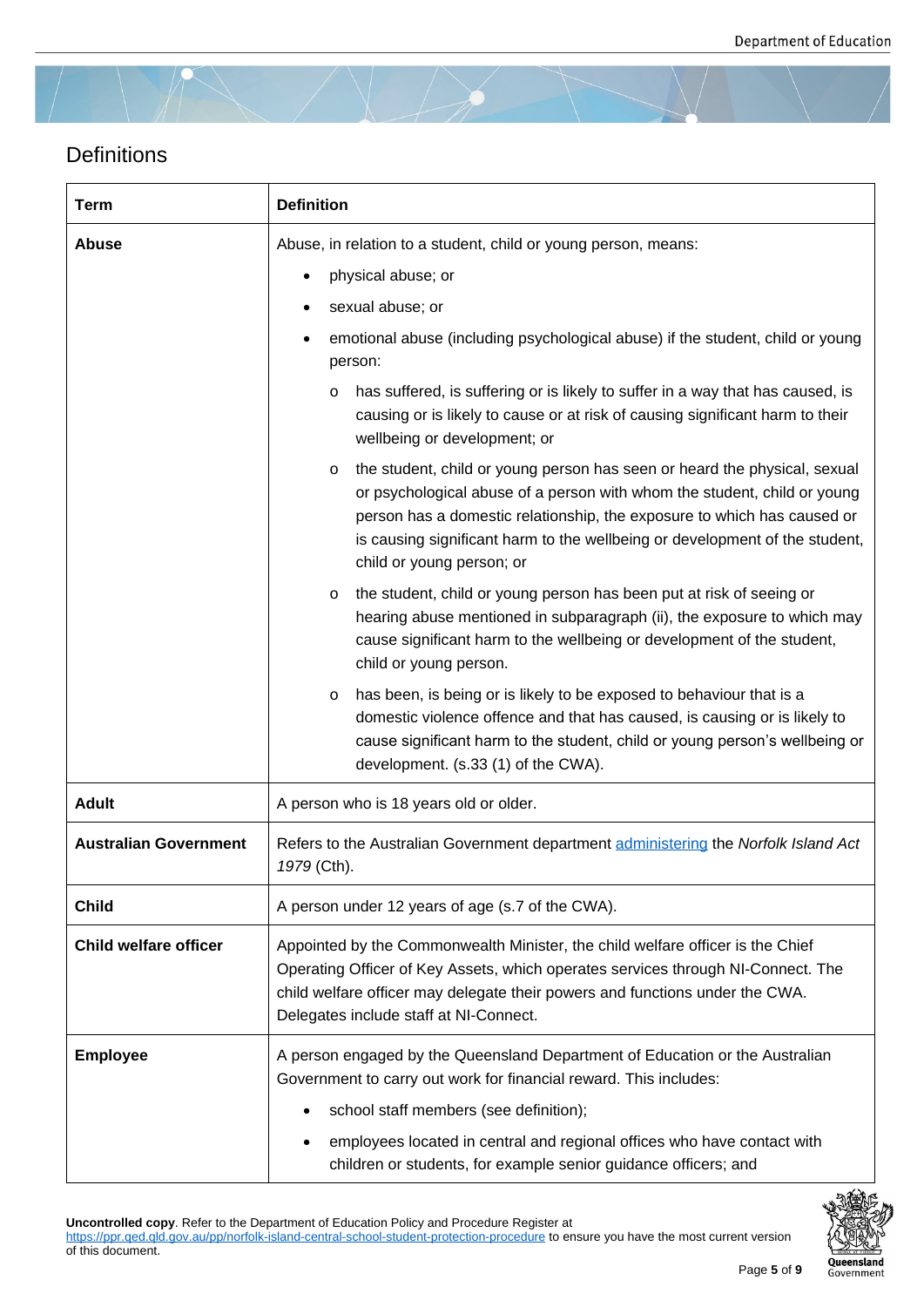| <b>Term</b>                              | <b>Definition</b>                                                                                                                                                                                                                                                                                                                                                                                                                                      |
|------------------------------------------|--------------------------------------------------------------------------------------------------------------------------------------------------------------------------------------------------------------------------------------------------------------------------------------------------------------------------------------------------------------------------------------------------------------------------------------------------------|
|                                          | non-departmental employees such as employees of other Queensland<br>government departments, employees of organisations contracted by the<br>Australian Government to provide services, or employees of organisations<br>accredited by the Queensland Department of Education to provide services,<br>for example Youth Support Coordinators, school-based youth health nurses,<br>school-based police officers, student welfare workers and chaplains. |
| Immediately                              | The EGPA requires school staff members to immediately submit a written report<br>regarding sexual abuse to the principal, and for the principal to immediately forward<br>reports regarding sexual abuse to a police officer. In this context, 'immediately' means<br>the report must be progressed without unreasonable delay, once a reasonable<br>suspicion of sexual abuse or likely sexual abuse has been formed.                                 |
| In the course of<br>employment or duties | Any time when performing paid work or volunteer duties at NICS. This includes during<br>activities such as excursions, school camps, trips within or outside Australia, sporting<br>activities, online activities and other extracurricular activities.                                                                                                                                                                                                |
| <b>Neglect</b>                           | A failure to provide the student, child or young person with a necessity of life that has<br>caused, is causing or is likely to cause the student, child or young person significant<br>harm to their wellbeing or development. (s.33 (2) of the CWA).                                                                                                                                                                                                 |
| NI-Connect                               | The NI-Connect, Child and Family Wellbeing Unit, delivers child protection, child<br>wellbeing and family support services on Norfolk Island and is managed by Key<br>Assets.                                                                                                                                                                                                                                                                          |
| <b>Notifier</b>                          | For the purpose of this procedure, a person who informs NI-Connect and/or Norfolk<br>Island Police Force of a suspicion of abuse or neglect of a student, child or young<br>person.                                                                                                                                                                                                                                                                    |
| <b>Physical abuse</b>                    | Non-accidental physical injury.                                                                                                                                                                                                                                                                                                                                                                                                                        |
| <b>Reasonable suspicion</b>              | A suspicion formed on grounds that are reasonable in the circumstances.                                                                                                                                                                                                                                                                                                                                                                                |
| <b>Reporting threshold</b>               | The threshold at which point school staff members are required to complete a Child<br>protection report form. The threshold is reached when school staff members form a<br>reasonable suspicion that:                                                                                                                                                                                                                                                  |
|                                          | a student, child or young person has been sexually abused or is likely to be<br>sexually abused; or                                                                                                                                                                                                                                                                                                                                                    |
|                                          | a student, child or young person has suffered, is suffering, or is at risk of<br>suffering abuse or neglect.                                                                                                                                                                                                                                                                                                                                           |
| <b>School staff member</b>               | An individual who is employed by the Queensland Department of Education or the<br>Australian Government and normally performs their daily duties at NICS, whether on<br>a temporary, permanent or casual basis. This includes, but is not limited to principals,<br>teachers, teacher aides, supply teachers, early childhood education and                                                                                                            |

**Uncontrolled copy**. Refer to the Department of Education Policy and Procedure Register at

https://ppr.qed.qld.gov.au/pp/norfolk-island-central-school-student-protection-procedure to ensure you have the most current version of this document.

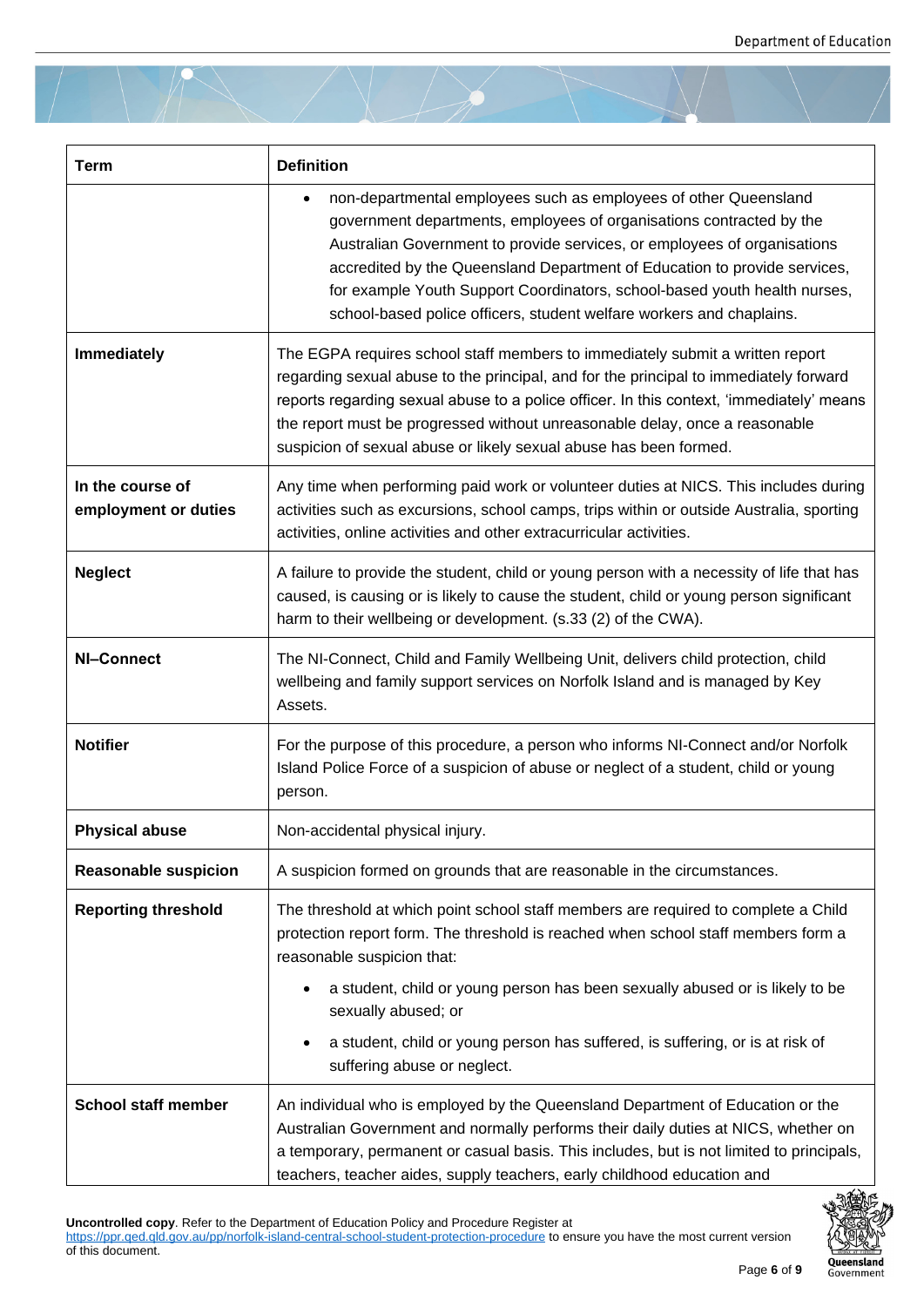| <b>Term</b>            | <b>Definition</b>                                                                                                                                                                                                                                                                                                                                                                                                                                                                                                                                                                                                                                                                |
|------------------------|----------------------------------------------------------------------------------------------------------------------------------------------------------------------------------------------------------------------------------------------------------------------------------------------------------------------------------------------------------------------------------------------------------------------------------------------------------------------------------------------------------------------------------------------------------------------------------------------------------------------------------------------------------------------------------|
|                        | care professionals, specialist and support staff such as guidance officers, state<br>schools registered nurses, administration staff and grounds and facilities employees.                                                                                                                                                                                                                                                                                                                                                                                                                                                                                                       |
| <b>Secure location</b> | A location determined by the principal which is appropriate for confidential storage of<br>information relating to student protection matters. Electronic copies should be saved<br>in the student's OneSchool record as a Record of Contact, with access restricted to<br>the principal, deputy principal and guidance officer. Hard copies should be stored in a<br>locked cabinet with access restricted to the principal, deputy principal and guidance<br>officer. Records relating to the abuse of vulnerable persons must be retained for 100<br>years. For further information about records management, visit the Recordkeeping<br>OnePortal page (DoE employees only). |
| <b>Sexual abuse</b>    | For the purposes of this procedure, sexual abuse means sexual behaviour involving a<br>student, child or young person and another person in the following circumstances:                                                                                                                                                                                                                                                                                                                                                                                                                                                                                                         |
|                        | the other person bribes, coerces, exploits, threatens or is violent toward the<br>student, child or young person;                                                                                                                                                                                                                                                                                                                                                                                                                                                                                                                                                                |
|                        | the student, child or young person has less power than the other person; or                                                                                                                                                                                                                                                                                                                                                                                                                                                                                                                                                                                                      |
|                        | there is a significant disparity between the student, child or young person and<br>the other person in intellectual capacity or maturity.                                                                                                                                                                                                                                                                                                                                                                                                                                                                                                                                        |
| <b>Student</b>         | Any person who is enrolled at or attends NICS and for the purposes of this<br>procedure, includes a kindergarten age child registered in a kindergarten learning<br>program at the school.                                                                                                                                                                                                                                                                                                                                                                                                                                                                                       |
| <b>Suspicion</b>       | A suspicion that a student, child or young person has been harmed or is at risk of<br>harm may be based on a variety of sources, including disclosures, observations,<br>student behaviours or contact with parents and siblings.                                                                                                                                                                                                                                                                                                                                                                                                                                                |
| <b>Teacher</b>         | An approved teacher under the <b>Education (Queensland College of Teachers) Act</b><br>2005 (Qld) who is employed at NICS, but does not include a teacher aide, a teacher's<br>assistant or a student teacher.                                                                                                                                                                                                                                                                                                                                                                                                                                                                   |
| <b>Visitor</b>         | Any person other than an employee, who, in order to provide services to NICS on a<br>one-off or regular basis:<br>visits NICS; or<br>has contact with students, children or young people off-site or online.<br>This includes volunteers and external contractors such as tradespeople, guest<br>speakers, pre-service teachers and people assisting in the tuckshop, on excursions or<br>at sporting activities.                                                                                                                                                                                                                                                                |
| <b>Young person</b>    | A person who is 12 years old or older, but not yet 18 years old (s.8 of the CWA).                                                                                                                                                                                                                                                                                                                                                                                                                                                                                                                                                                                                |

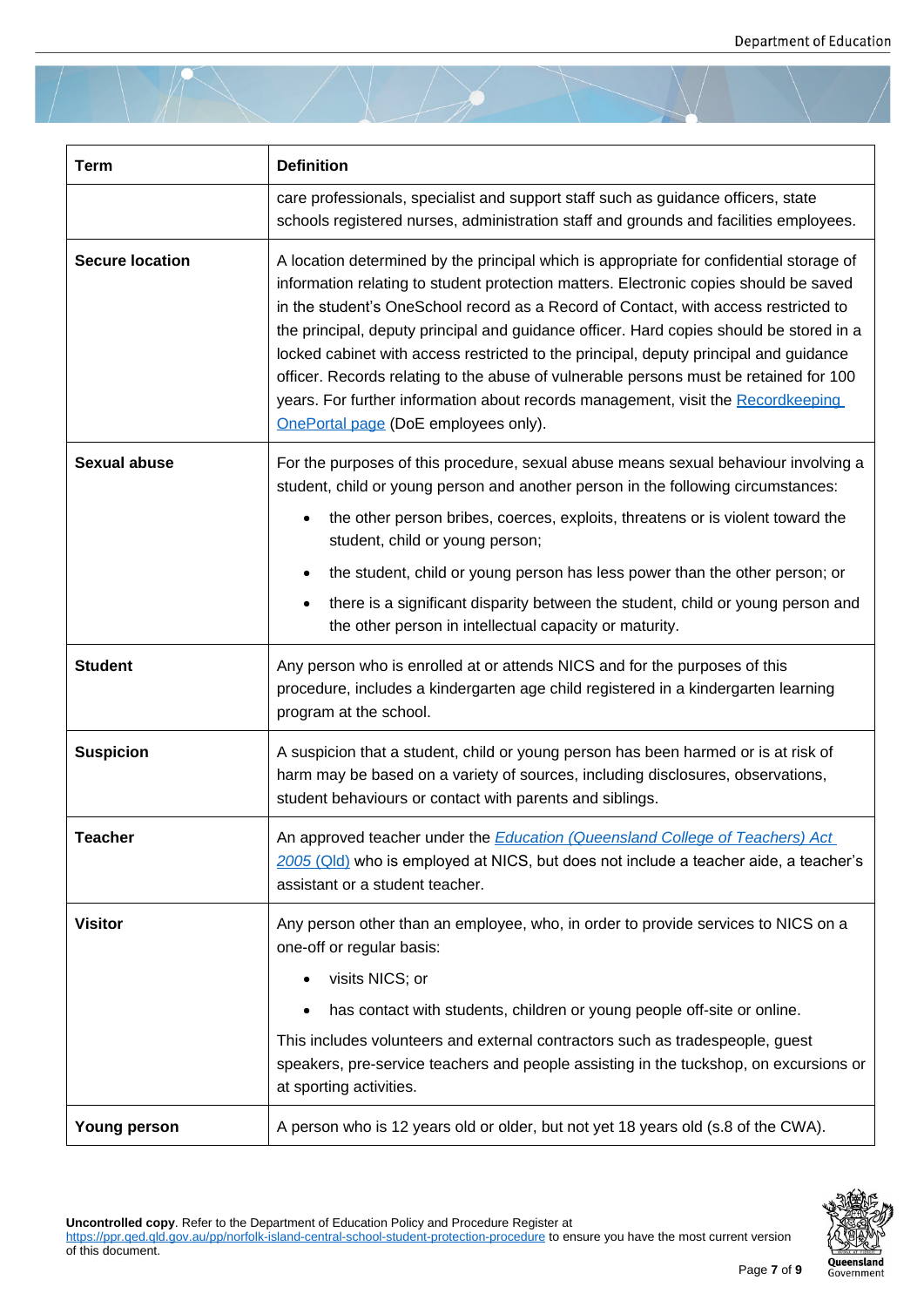# Legislation

- *Education (General Provisions) Act 2006* (Qld) Sections 10, 13-15, 364-365A, 419A, 419F, 426.
- *Child Welfare Act 2009* (NI) Sections 7, 8, 9, 26-27, 33 & 41.

#### Dele[gations/Authorisations](https://www.legislation.qld.gov.au/view/html/inforce/current/act-2006-039)

[Nil](https://www.legislation.gov.au/Details/C2018Q00071)

#### Policies and procedures in this group

- Child and student protection policy
- Allegations against employees in the area of student protection procedure
- **•** [Disclosing personal information to](https://ppr.qed.qld.gov.au/pp/child-and-student-protection-policy) law enforcement agencies procedure
- [Information sharing under the](https://ppr.qed.qld.gov.au/pp/allegations-against-employees-in-the-area-of-student-protection-procedure) *Child Protection Act 1999* (Qld) procedure
- **[Student protection procedure](https://ppr.qed.qld.gov.au/pp/disclosing-personal-information-to-law-enforcement-agencies-procedure)**
- [Working with children authority procedure](https://ppr.qed.qld.gov.au/pp/information-sharing-under-the-child-protection-act-1999-qld-procedure)

#### Supp[orting information for](https://ppr.qed.qld.gov.au/pp/student-protection-procedure) this procedure

[Child protection report form](https://ppr.qed.qld.gov.au/pp/working-with-children-authority-procedure)

#### Other resources

- [Code of Conduct for the Qu](https://ppr.qed.qld.gov.au/attachment/child-protection-report-form-norfolk-island-central-school.docx)eensland Public Service
- Standard of Practice
- [Student protection OnePortal page \(DoE employees](https://www.forgov.qld.gov.au/code-conduct-queensland-public-service) only)
- [Questioning students](https://qed.qld.gov.au/workingwithus/induction/workingforthedepartment/inductionandonboarding/Documents/code-of-conduct-standard-of-practice.pdf) in relation to student protection matters fact sheet (DoE employees only)
- [Recordkeeping OnePortal page \(Do](https://intranet.qed.qld.gov.au/Students/studentprotection/Pages/default.aspx)E employees only)

#### **Cont[act](https://intranet.qed.qld.gov.au/Students/studentprotection/Pages/Studentprotectiontraining.aspx)**

For furt[her information, please contact t](https://intranet.qed.qld.gov.au/Services/InformationTechnology/information-management/information-management-toolkit/recordkeeping/document-records-management)he Darling Downs South West regional Principal Advisor, Student Protection.

#### Review date

2/02/2025